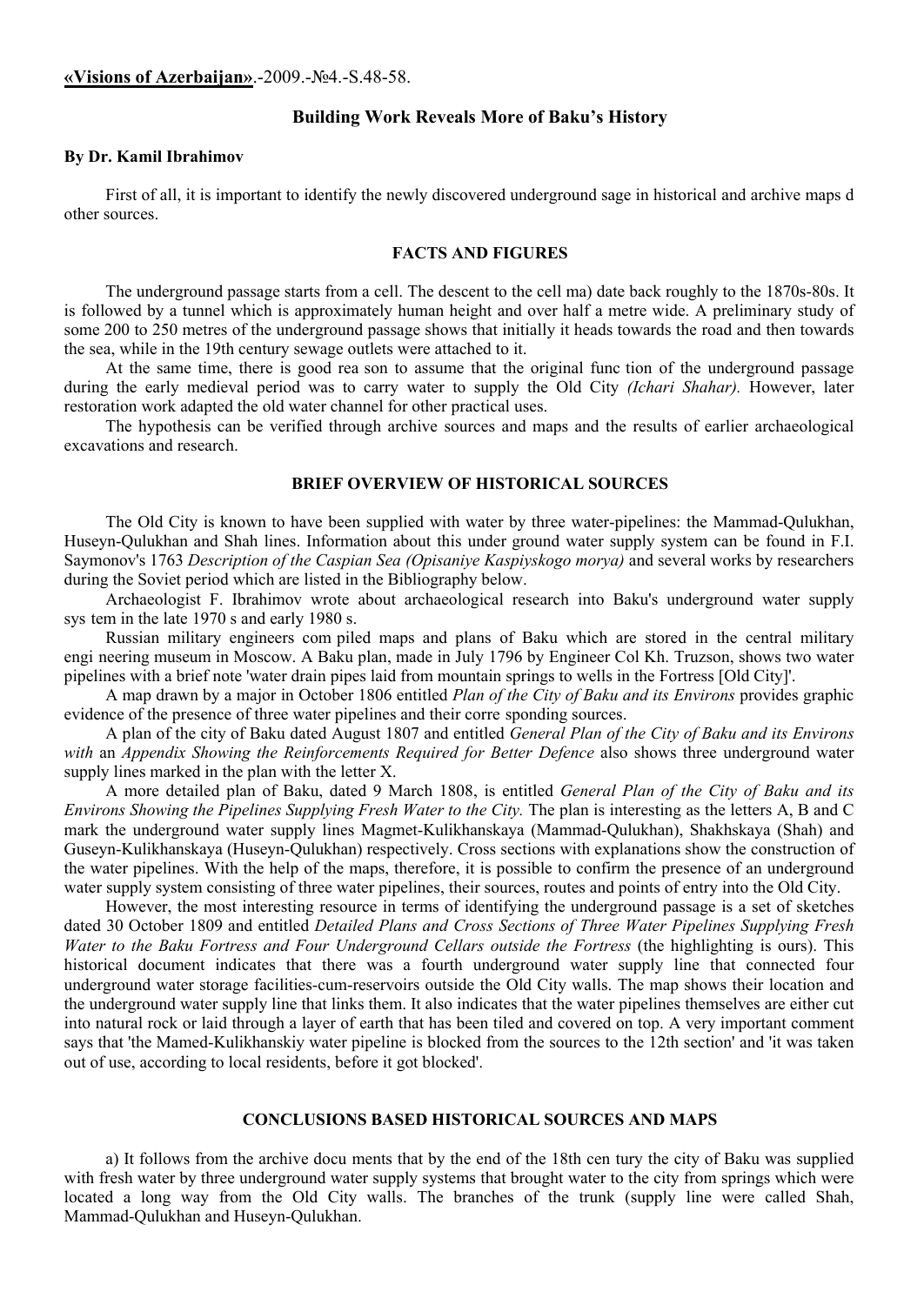b) The water pipelines were con nected by means of a fourth under ground water supply line with four underground storage facilities and in [his way a complex underground water supply system operated supplying fresh spring water.

c) The sources of the underground water supply systems, their routes, points of entry into the Old City, the location of outside reservoirs and their connection to the unified water supply system are known.

It follows from archive sources that the Shah water pipeline, with water that the residents appreciated, was built in the 14th-15th centuries in connection with the completion of the Shirvanshah Palace complex. This underground water supply line entered the Old City near the building that houses the pres ent-day city executive authorities and supplied water to the palace complex and the nearby area. Everybody knows that now, too, the famous *ovdan* well, where there is always water, has been a storage facility for this water pipeline for many centuries. The Shah water pipeline originated from three springs in the upper, northern part of the city.

The Huseyn-Qulukhan under ground water supply line is a complex system, fed from two springs, which ran down to the area of the former Husi Hajiyev Street, headed to the Shamakhi Gate (the Qosha Qala Gate), and entered the Old City there, supply ing water to the eastern and south-east ern parts of the city that were known for their commercial activity - cara vanserais, bathhouses and market places. The pipeline was actually found in 1964 during excavations on the Arcade. The pipeline dates back to the 14th-17th centuries.

Finally, the Mammad-Qulukhan underground water supply line sup plied water to the western and southern parts of the city. It entered the Old City near the present-day Philharmonic Hall and originated from two springs on the hill (Chambarakand) which is now known as Martyrs' Avenue.

#### **ARCHAEOLOGICAL EVIDENCE**

A water pipeline that ran from north-west to south-east towards the Old City was found during building work at the intersection of Lermontov Street and former Krasnaya Street (now Sheikh Shamil Street) back in 1953. Water was transported via this channel from underground springs located uphill in Chambarakand. Another branch of the water pipeline, which was found simultaneously in the upper part of Sheikh Shamil Street, joined the first pipeline near the city walls. It was studied by Academician A. Alizada. It emerged later that the two branches of the water pipeline, the Mammad-Qulukhan and Shah, fed from springs in the north-western and northern parts of the uphill plateau respectively, converged near the Old City walls. It was believed that these were branches of one and the same Shah water pipeline, but specialists later established that the underground spring found at the intersection of Lermontov and Krasnaya streets was a branch of the Mammad-Qulukhan underground water supply line.

An underground water supply line which fed water to bathhouses located in the south-west of the Kasum-Bek Fortress was found during work in the Old City and outside its walls in the early 20th century. Part of the water pipeline was outside the city walls and was simultaneously used as an underground passage leading out of the city.

According to archive documents, the newly discovered water pipeline was part of the Mammad-Qulukhan underground water pipeline that supplied the southern and south-western part of the old town. As was noted, this line was fed by springs in Chambarakand (Martyrs' Avenue), crossed Istiqlaliyyat Street near the Philharmonic Hall and ran towards the Salyan Gate. Several sections in the upper part of the water pipeline were destroyed during construction work, which allowed its direction to be mined. However, construction work in the south of the city near the Haji Gayib bathhouse and a two-storey carvanserai revealed a water pipeline depth of six metres that was a branch of the Mammad-Qulukhan water pipeline.

And last, but not least, a reservoir the remains of a water pipeline connected, probably, to an underground w; supply line running from Chambarakand were found during archaeological research in the eastern and south-eastern parts of the Old City in 1981.

Approximately in the 1950 s, another underground water supply system was found 400-500 metres east of the city wall near Husi Hajiyev and Kasum Ismayilov streets, and Tolstoy and the former Pionerskaya streets that cross them. It was found when a pit was being dug for the foundation of a new house in Hajiyev Street (Composers' House). Specialists believe that the underground water supply system crossed Hajiyev Street and cut through to a spot near Nizami's statue. The system's main gallery was fed from the left and the right by branches - tributaries that connected the main water collecting pipeline with other water collecting lines. This would appear to be the *Huseyn-*Qulukhan underground water supply system. Not far (three metres) from the main tunnel, a domed pool with a capacity" *of* metres was round', which was fed by water coming from different directions as a supplier for local wells. The reservoir was connect ed to the main gallery.

The main gallery continued in a direct line towards the upper part of the city and its extension probably also served as an intake for other parts of the underground water supply system.

In other words, the main gallery collected water from all water-bearing strata that lay above it in the upper part of the town and it was presumably connected by underground galleries to wells in the upper part of the city.

A branch of the water pipeline that served the commercial area was found in the eastern part of the Old City dur ing excavations in 1981. What is more, a large water supply facility was found there - a depot with a water distributor connected to the Huseyn-Qulukhan water pipeline. An underground pas sage, found by archaeologist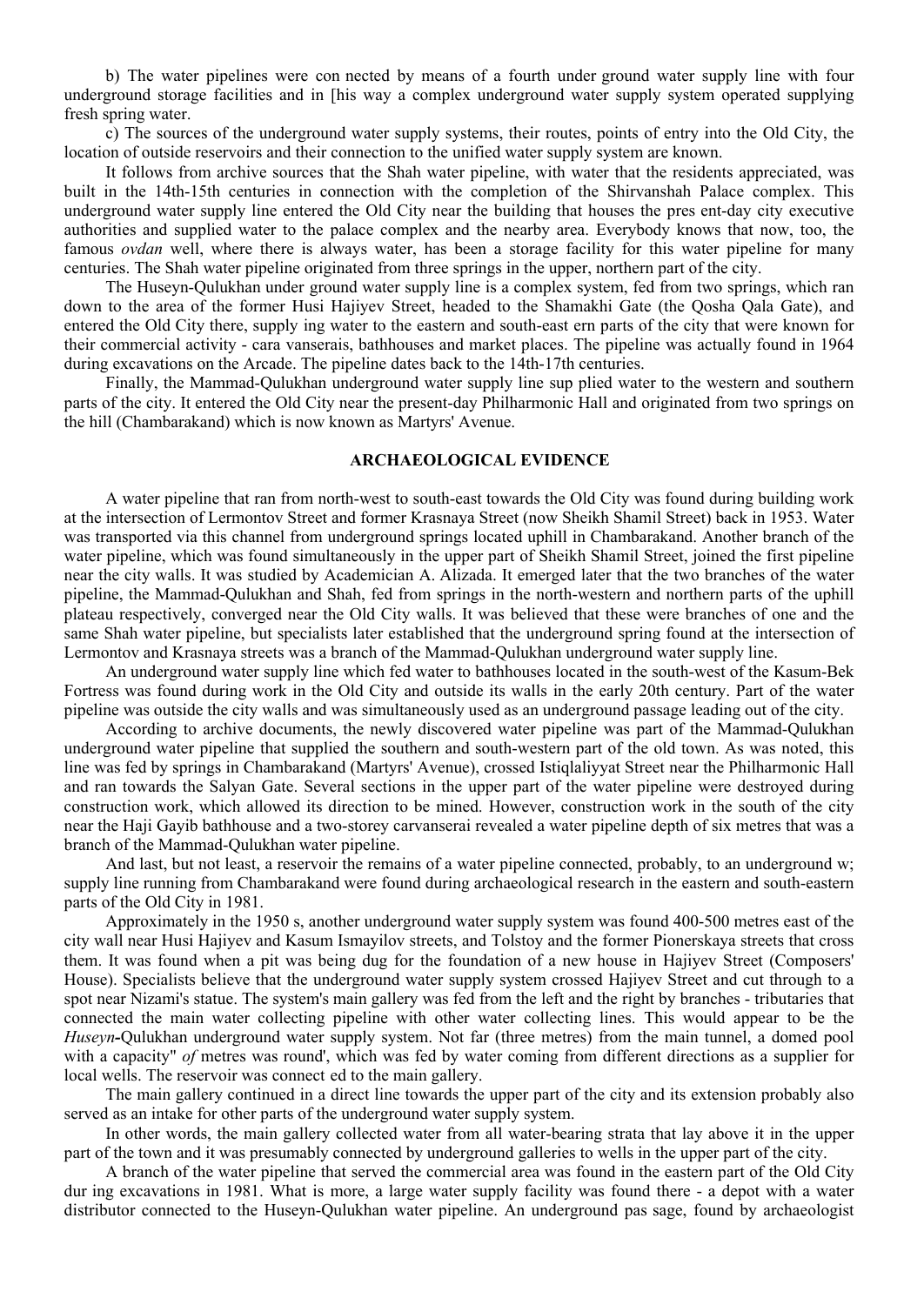V.M. Sysoyev near the Maiden Tower in 1924, served not only to evacuate people during enemy sieges but also as a water pipeline to supply the eastern and south-eastern part of the city and was connected to the Huseyn-Qulukhan underground water supply system. Archaeologists found drains from the eastern branch of the water pipeline, which ran towards the Puppet Theatre from under the city walls.

And, finally, the Shah water pipeline - water canals from this underground supply system were found during work near the city walls, between the former buildings of the Baku city executive committee and Vahid Park (the former Governor's Park). For a long time water leaked through, presumably from this under ground water supply system, into the pedestrian subway near Baksovet. The Shah water pipeline ran west and east and consisted of two arms (one towards B. Sardarov Street and the other towards Sheikh Shamil Street) which converged near the city walls, providing the city with water.

Two important things can be noted in conclusion of this section. First of all, in 1986 archaeologists found spe cial underground reservoirs (cut into the rocks) to collect and cool moisture alongside ordinary reservoirs for col lecting water in the upper part of the city, where underground water supply lines originate. Archaeological studies in the Old City made it possible to conclude that the underground water supply system created over the cen turies had operated back in the 11th-13th centuries and was developed and improved in the 14th-15th centuries.

## **WHAT WAS THE UNDERGROUND WATER SUPPLY SYSTEM LIKE?**

The Baku underground water sup ply system consisted of three elements:

canals cut into rock or made out of rock

observation wells

domed cisterns-cum-reservoirs (water storage facilities)

This system also included *ovdans* (fountains/wells) at the approaches to the Old City and inside it, which served as places where the population could collect water.

An underground water supply s tern, a pipe-cum-tunnel, absorbed ground waters within a certain stratum of rocks. The underground water supply tunnel itself normally had a diameter of 0.5 x 0.75 or 1.0 x 1.5 metres with a flat or domed covering. An underground water supply line consisted of earthenware pipes, 45-55 cm' length, inserted into one another with a special solution *(kej* - putty) applied their joints. Every 25-30 metres cum-wells were used for the removal of earth and ventilation. The wells were tiled with stone and brick and were used for water collection.

In the Baku area, the system of underground water supply pipes had peculiar feature: the condensation of steam flowing in the high of the plateau played a great role in feeding the water-bearing strata, Hence the emergence of springs that fed the underground water supply system in medieval Baku.

# **HOW DID THE BAKU UNDERGROUND WATER SUPPLY SYSTEM OPERATE?**

Since water came into and moved in the underground water supply pipes on its own, the pressure of the flow eased considerably on the steeper slopes. For this reason, 'pocket wells' and reservoirs helped 'moderate' the speed of the flow of water. Water from Baku underground water supply pipes partly 'settled' in the water storage facilities-cum-reservoirs outside the city walls. There were four of them which can be seen in the presence of *ovdan* wells in the outer settlement shown in old city plans.

These water storage facilities - *ovdans* - were connected to the water pipeline system inside the city. In particular, the internal *ovdan* at the palace complex, the largest one on the Absheron Peninsula, not only supplied drinking water to the palace complex and the western and southern parts of the city but also played the role of a central distributing station in the water pipeline system inside the city. The *ovdan* was capable of supplying water for a long period both when the outer water pipeline broke down and during sieges.

# **WHAT WAS THE FUNCTION OF THE FOURTH WATER PIPELINE?**

The fourth water pipeline encircled the Old City. It started practically near the present-day Qosha Qala Gates, ran along Istiqlaliyyat Street and slightly up to the north and north-west, and passed through the former Governor's Park in the west and then via Azneft Square reached the sea. It also had one branch in the form of a discharge out let into the sea in Aziz Aliyev Street. Along its route there were buffer reservoirs-cum-water storage facilities whose role was mentioned above. Their approximate locations were: near the Qosha Qala Gates; behind the Economics University; near the ram parts in the former Governor's Park; and near the Salyan Gate in the former Governor's Park.

The main function of the collect grid was to receive water running into the water pipeline from springs and to ensure the renewal of water in the buffer water storage facilities. The outer grid of the Baku water pipelin was able to take the unused surplus water out to sea. After the Mamma Qulukhan line approached the outer grid near the Philharmonic Hall, it went south towards the water storage facility near the pool below the Governor's Park and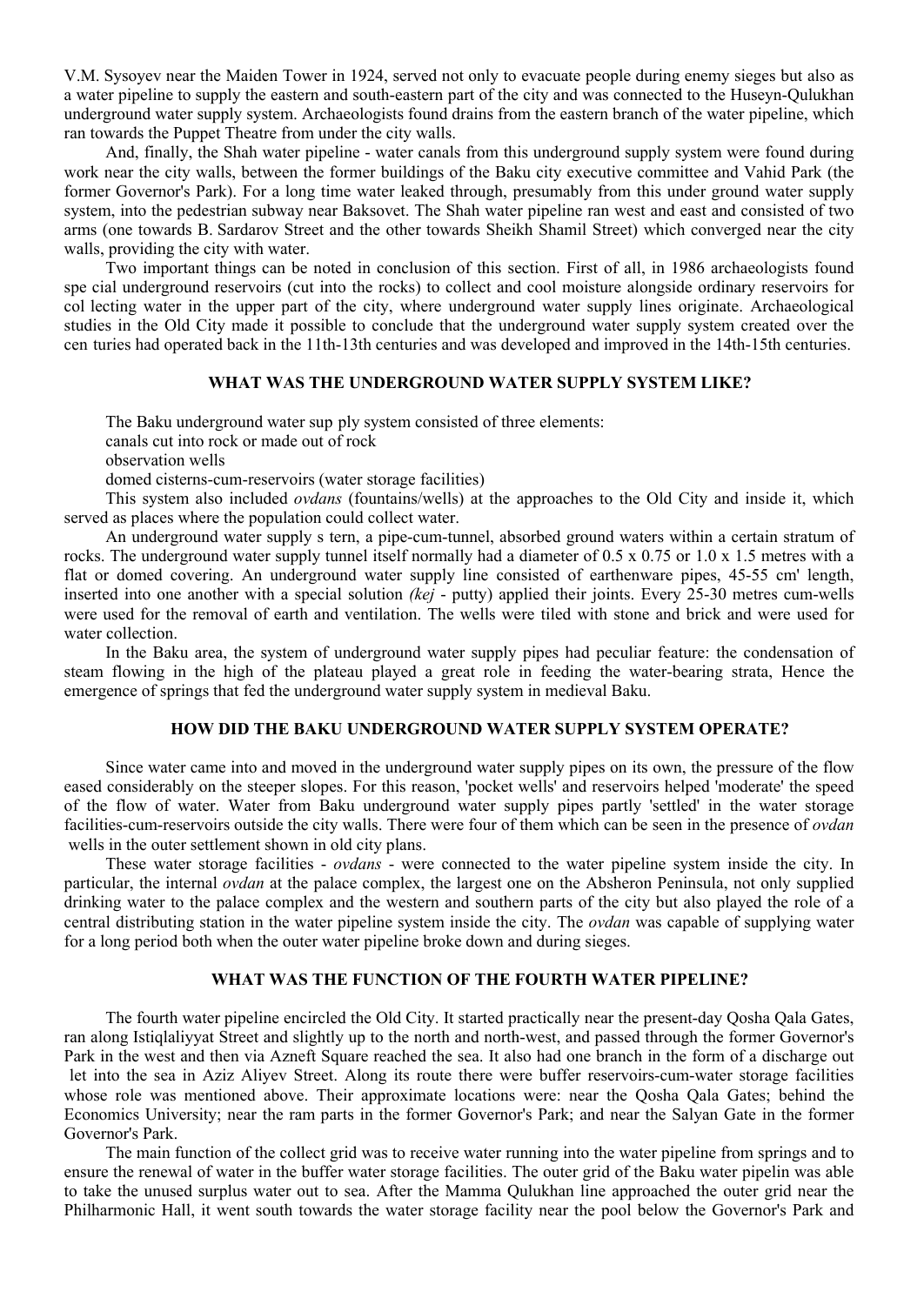then slightly eastwards, going through another water storage facility near the Salyan Gate and then had access to the sea. This section of the outer water pipeline could be viewed as a continuation of the Mammad-Qulukhan branch of the underground water supply pipe.

The underground water supply system was built on the following principles:

First, water from fresh water springs ran on its own down to the Old City, owing to the natural relief of the area, and filled the water cells (water storage facilities) near the outer settlement;

Second, the water storage facilities were natural regulators of possible seasonal fluctuations in water consumption and also 'moderated' the intense of the water flow, and were constantly renewed by the inflow of fresh water;

Third, used water flowed to the sea through channels due to the relief of the area, because of which the underground water supply system, with reservoirs-cum-water storage facilities was linked as much as the relief of the area allowed with the fourth collector water pipeline link.

For example, the Shah line (northern springs) and the Mammad-Qulukhan line (north-western springs) had a common channel to take out the flow of unused water along the former Governor's Park via Azneft Square to the Caspian. In exactly the same way, the Huseyn-Qulukhan line (north-eastern and eastern springs) had an underground channel to take out the surplus of unused water not far from Aziz Aliyev Street towards the Puppet Theatre and then out to sea. A sheet of sketches called *Detailed Plans and Cross Sections of Three Water Pipelines and a Fourth outside the Old City Consisting of Underground Cellars,* dated 30 October 1809 (quoted from the source) shows that the water pipelines had four underground water storage facilities outside the Old City walls which were connected by a special collector line that encircled the Old City.

#### **CONCLUSION**

The underground passage with a cell found during construction work corresponds to the channel of the section of the collector grid and water storage facility in the former Governor's Park which is marked in the relevant archive maps and plans of the city of Baku.

Initial studies by archaeologists who visited the underground tunnel testify that its direction towards the sea is similar to the direction indicated in the sources. No cement was used in the masonry of the underground pas sage and technologically it is close to the masonry of the Old City walls. Remains of stones from destroyed city walls were certainly used during the construction of this underground tunnel. The initial height of the under ground passage of about 1.65 metres goes down after the first few dozen metres to 1.1-1.2 metres. As the initial studies showed, before it reaches the Salyan Gate, the underground passage has an offshoot with a narrow domed hole towards the Old City. According to old maps, a reservoir should have been in this section and this is proba bly an offshoot towards it. A little fur ther and the researchers think that the noise of traffic moving above in Azneft Square can clearly be heard. Before this, roots of trees in the under ground passage testify to the fact that the passage runs along the area of the former Governor's Park.

Research into an area 150-200 metres from this route shows that after the Salyan Gate there is a sharp narrow ing and incline in the underground canal. This can be explained logically because from this section there was no practical point in a water inlet into the Old City and unused water was dis charged into the sea. Additional excava tion work will probably make it possi ble to establish the presence of the near by reservoir indicated in archive maps.

At the same time, an initial analysis showed that despite the similarity between the masonry of the wall of the underground passage with that of the Old City walls, repair work was done here in the 1870s or 80s, which widened the old channel and turned it into a system to discharge waste water. Further evidence of this is provided by the drains, made from relatively mod ern materials, that go into the channel, including, judging from materials used, drains made in the mid-20th century too. At the same time, the old channel is preserved and its bottom is covered with a considerable layer (up to 20 cm) of earth, clay and various mantles and, very possibly, is paved with stone tiles 'in the style of the underground water supply system'.

So, the theoretical conclusion is that the newly discovered underground passage (tunnel) is an ancient medieval channel of the collector part of the Baku underground water supply pipeline that encircled the Old City along the outer settlement of the Mammad-Qulukhan branch of the underground water supply system rebuit which was slightly modified later and rebuilt as a sewerage system. The theory is also confirmed by the fact that the Mammad-Qulukhan branch of the water pipeline, the nearest to this sector of the collector grid, was, according to Russian military engineers, blocked up by the early 19th centry: and was not used by residents for water collection. The Shah line dates back to the 14th-15th centuries whij the Mammad-Qulukhan and Huseyn Qulukhan pipes (named after the Baku khans) were commissioned in the 17th century and after repair and recon struction work by the relevant Baku khans were named after them. It can be assumed that these branches of the underground water supply pipes were built into the collector grid which encircled the Old City and was built during the creation of the Shah line.

Therefore, this dates the underground passage to no later than the 15th century.